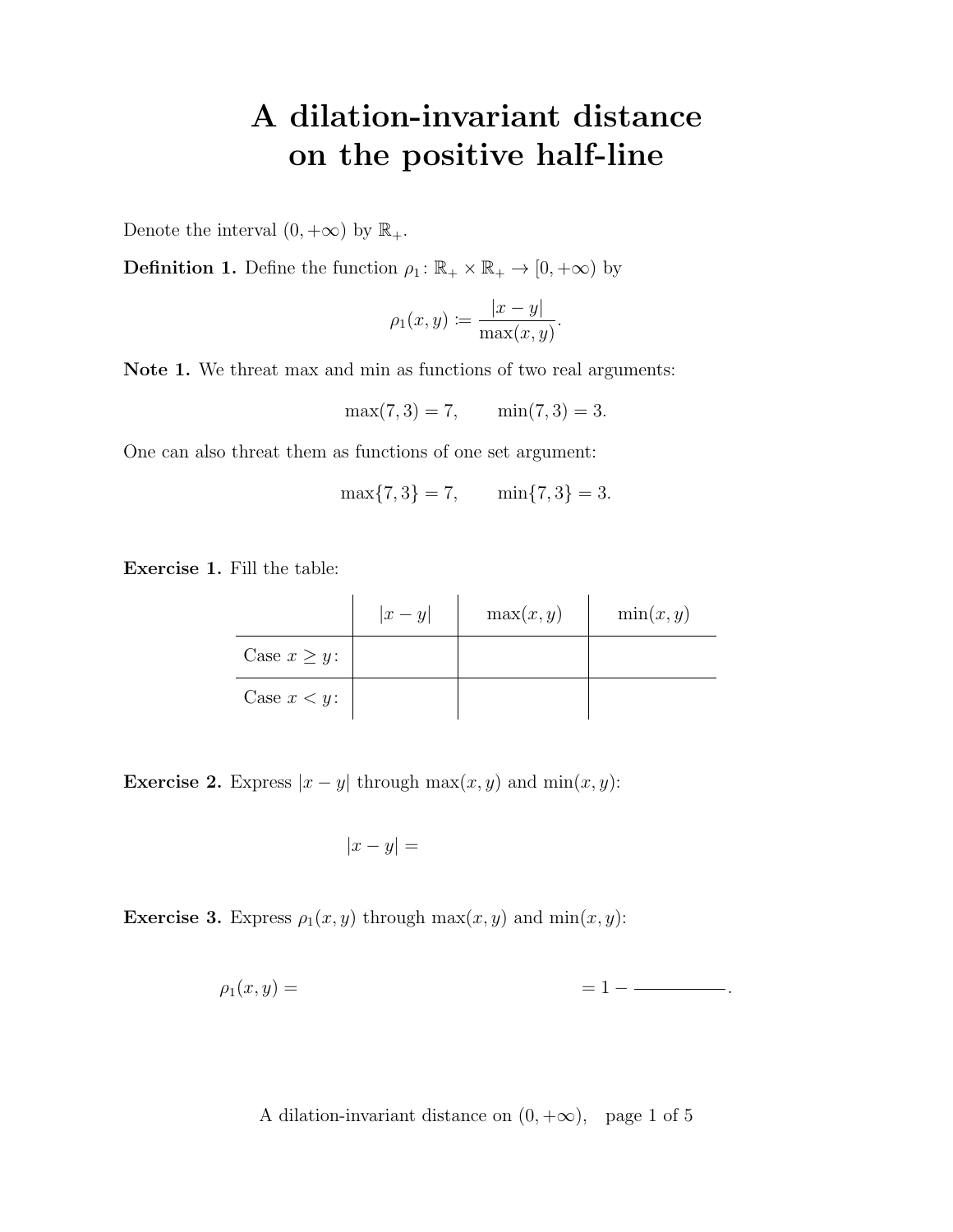We are going to prove that  $\rho_1$  is a distance on  $\mathbb{R}_+$ .

**Exercise 4.** List the conditions from the definition of distance  $(=$  metric). Check which of them are obvious for the function  $\rho_1$ .

**Exercise 5.** We are going to prove the triangular inequality for  $\rho_1$ . Write it for some points  $x, y, z \in \mathbb{R}_+$ :



Exercise 6. Rewrite the inequality from the previous exercise in the following form:

"something 
$$
\geq 0
$$
"

$$
\underbrace{\phantom{(\mathrm{Tr}(X,Y))}\geq 0.}\tag{1}
$$

**Exercise 7.** Write all the possible orderings of three numbers  $x, y, z \in \mathbb{R}_+$ :

$$
1) \; x \le y \le z; \qquad \qquad 2) \; x \le z \le y;
$$

Exercise 8. The left-hand side of (1) is symmetric with respect to the following variables (choose the correct answer):

 $\bigcirc$  x and y

 $\circ$  x and z

 $\bigcirc$  y and z

Exercise 9. It follows from the previous exercise that without any loss of generality we can suppose that



So, it is sufficient to consider only the following orderings of  $x, z, y$ :

1)  $\leq$   $\leq$  ;

A dilation-invariant distance on  $(0, +\infty)$ , page 2 of 5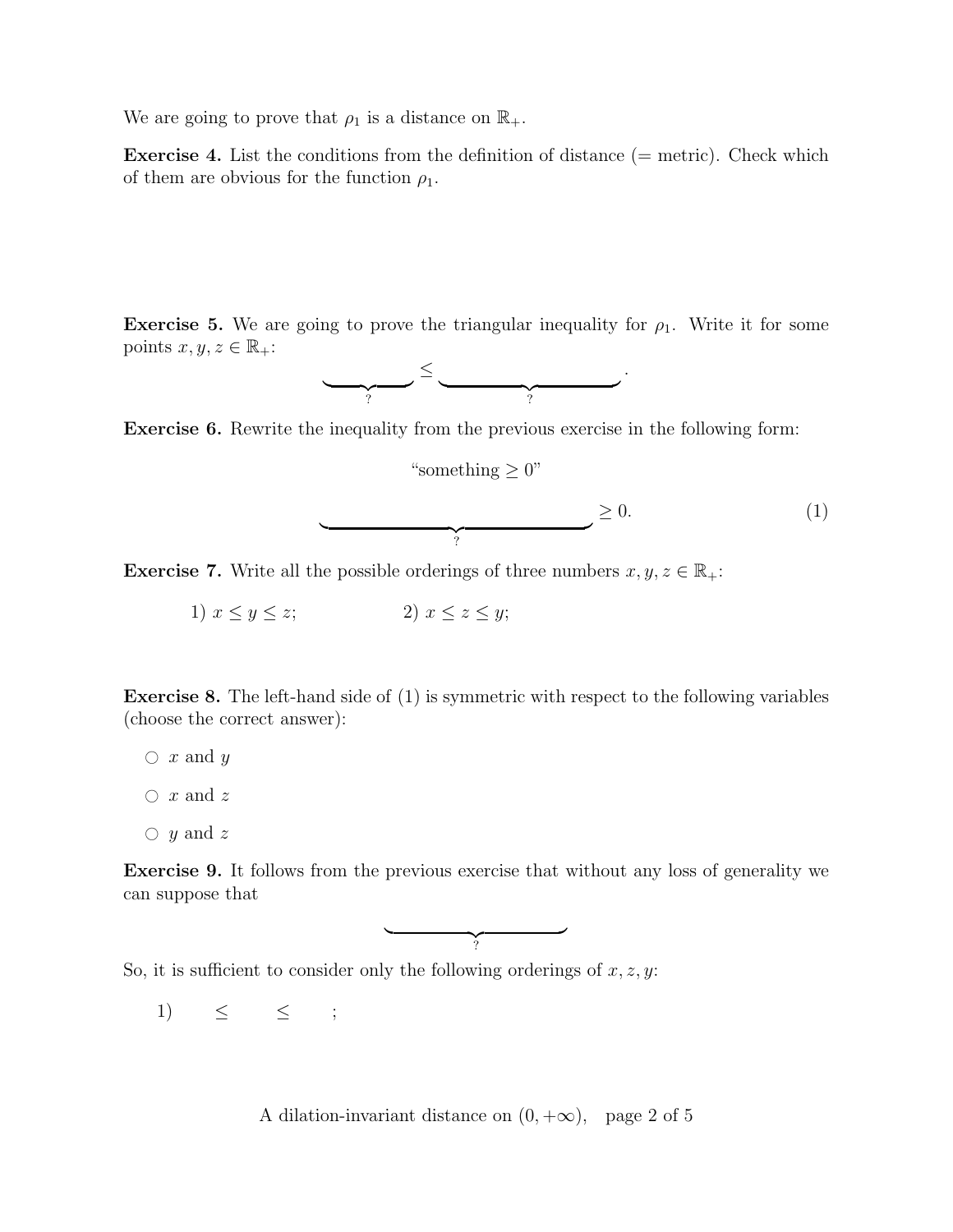**Exercise 10.** Consider the first case from the Exercise 9. In this case  $x, y, z$  are ordered in the following manner:

$$
\sum_{?} \leq \sum_{?} \leq \sum_{?}
$$
 (2)

Calculate the left-hand side of the formula (1):

$$
\rho_1(\qquad) + \rho_1(\qquad) - \rho_1(\qquad) =
$$
\n
$$
= \left(\qquad \qquad \right) + \left(\qquad \qquad \right) - \left(\qquad \qquad \right)
$$
\n
$$
= \qquad \qquad
$$
\n
$$
= \frac{(-)(\qquad)}{2}
$$

The last expression is  $\geq$  or  $\leq$ 0 by the condition (2).

Exercise 11. Calculate the left-hand side of (1) for other cases from the Exercise 9.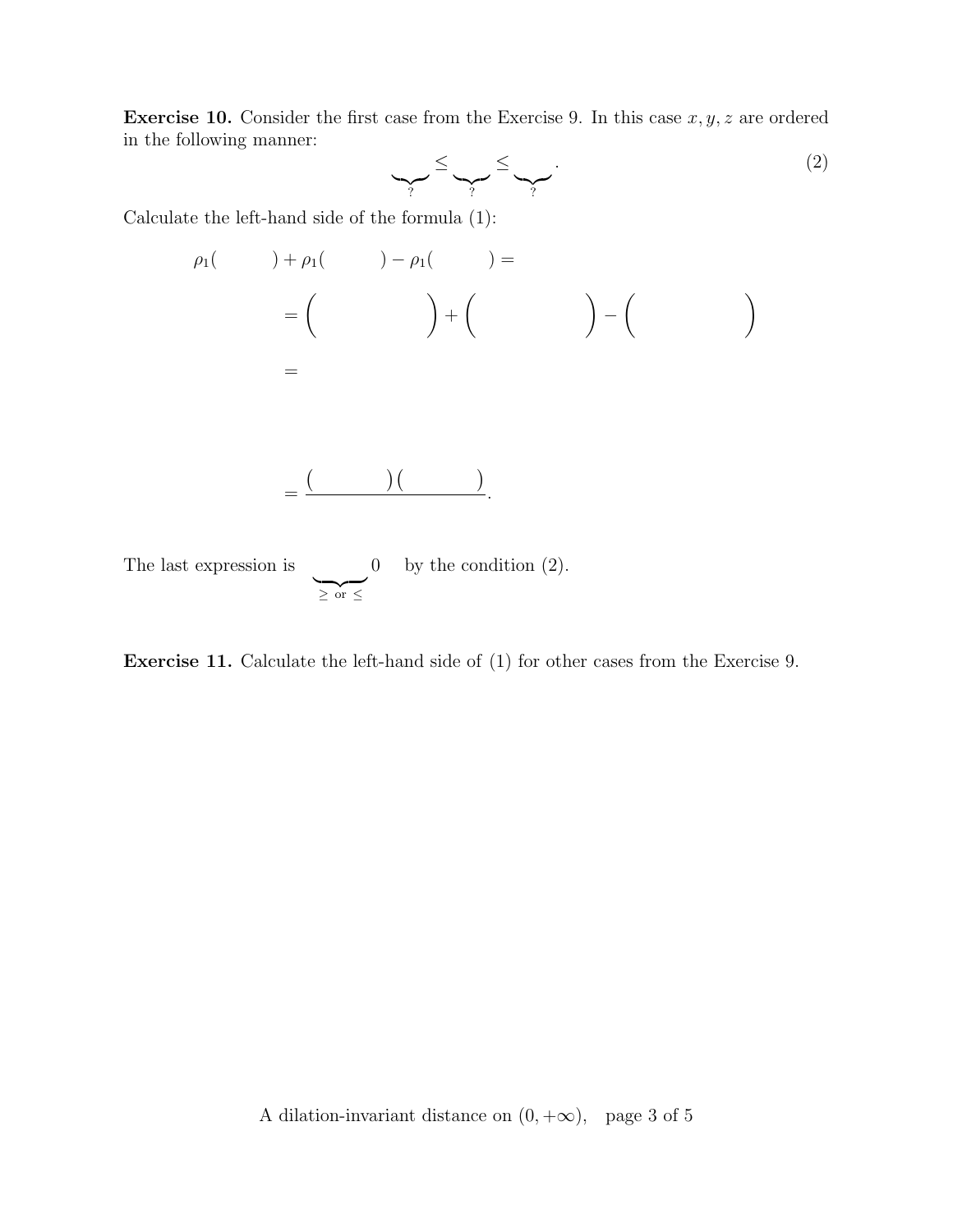## The distance  $\rho_1$  is invariant under dilations (in other words, is homogeneous of degree 0)

**Exercise 12.** Let  $x, y, t > 0$ . Simplify:

$$
\rho_1(tx,ty) =
$$

**Exercise 13.** Let  $x, y > 0$ . Express  $\rho_1(x, y)$  through  $\rho_1$  $\sqrt{x}$  $\hat{y}$ , 1  $\setminus$ .

## Pairs of the points that are  $\delta$ -close with respect to  $\rho_1$

**Exercise 14.** Let  $\delta \in (0,1)$ . Find all  $u \in [1,+\infty)$  such that  $\rho_1(u,1) \leq \delta$ .

$$
\begin{cases} u \ge 1 \\ \rho_1(u,1) \le 1 \end{cases} \Longleftrightarrow \begin{cases} u \ge 1 \\ \end{cases} \Longleftrightarrow
$$

**Exercise 15.** Let  $\delta \in (0,1)$ . Find all  $u \in (0,1]$  such that  $\rho_1(u,1) \leq \delta$ .

**Exercise 16.** Let  $\delta \in (0,1)$ . Find all  $u \in \mathbb{R}_+$  such that  $\rho_1(u,1) \leq \delta$ .

**Exercise 17.** Let  $\delta \in (0,1)$  and  $x \in \mathbb{R}_+$ . Find all  $y \in [x,+\infty)$  such that  $\rho_1(x,y) \leq \delta$ .

**Exercise 18.** Let  $\delta \in (0,1)$  and  $x \in \mathbb{R}_+$ . Find all  $y \in (0,x]$  such that  $\rho_1(x,y) \leq \delta$ .

**Exercise 19.** Let  $\delta \in (0,1)$  and  $x \in \mathbb{R}_+$ . Find all  $y \in \mathbb{R}_+$  such that  $\rho_1(x, y) \leq \delta$ .

A dilation-invariant distance on  $(0, +\infty)$ , page 4 of 5